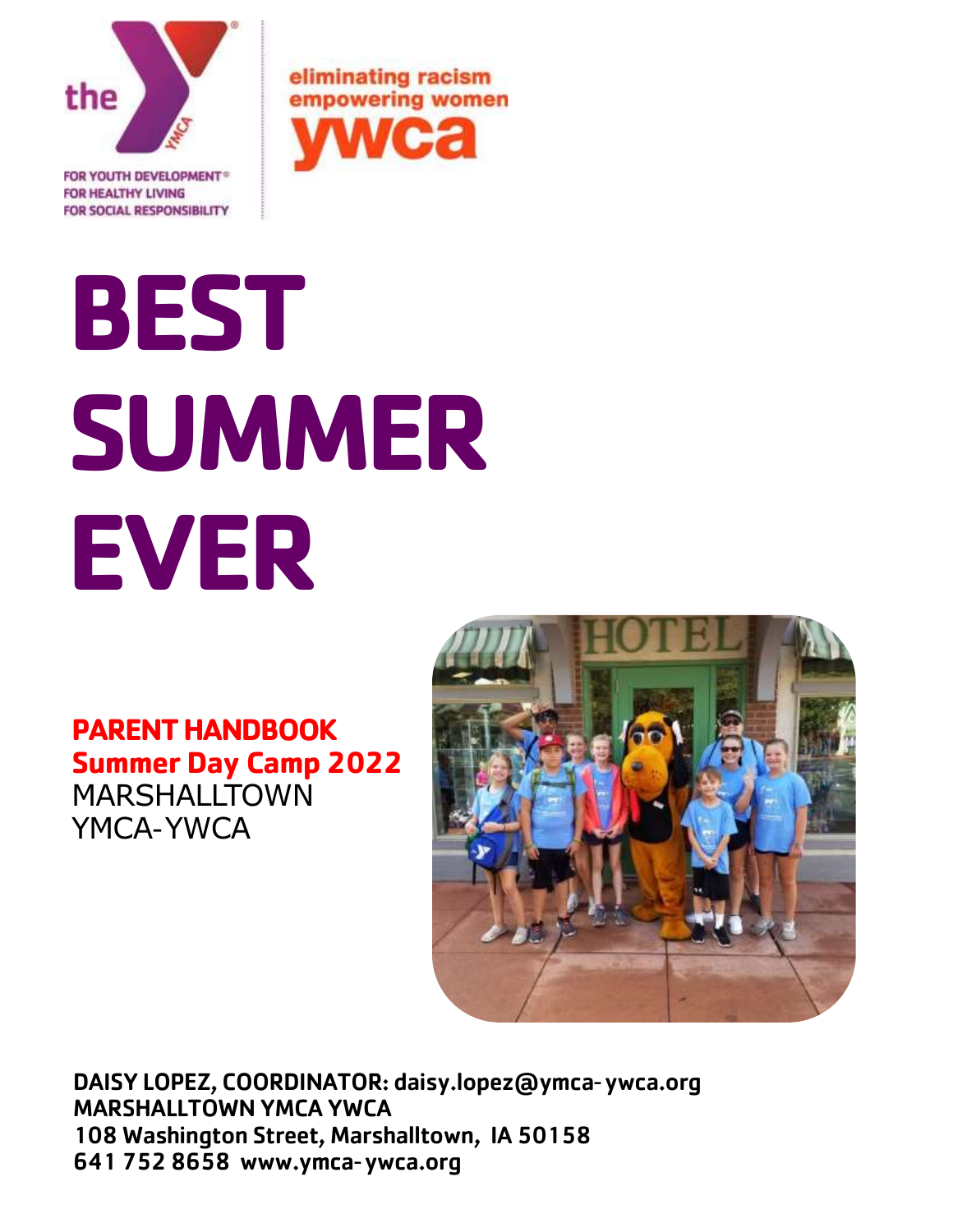# **TABLE OF CONTENTS**

## **PROGRAM PHILOSOPHY**

• Day Camp Values and Goals

#### **CURRICULUM**

- Creative Curriculum
- Daily Schedule

#### **ADMINISTRATION**

- YMCA-YWCA Contact Information
- Day Camp Staff

#### **COMMUNICATION**

- Parent/Teacher Communication
- Newsletters/Remind
- Costs

#### **GENERAL INFORMATION**

- Arrival and Dismissal
- Discipline
- Reporting Absences
- Personal Belongings
- Mandatory Reporters
- Meals/Snacks
- Swimming Days
- Park Days
- Field Trips

#### **HEALTH POLICIES**

- Exclusion Policy
- Sudden Illness
- Special Health Concerns
- Fever
- Ear/Nose/Chest Infections
- Eye Infections
- Impetigo
- Vomiting
- Lice/Scabies
- Fifth Disease
- Strep Throat/Tonsillitis
- Medication Procedure
- Special Needs
- •COVID 19

# **SAFETY POLICIES**

- Parent Authorization Form
- Sign In/Out Policy
- Tornado & Fire Drills
- Emergency Plans/Evacuation Procedures
- CPR & First Aid
- Accident/Incident Reports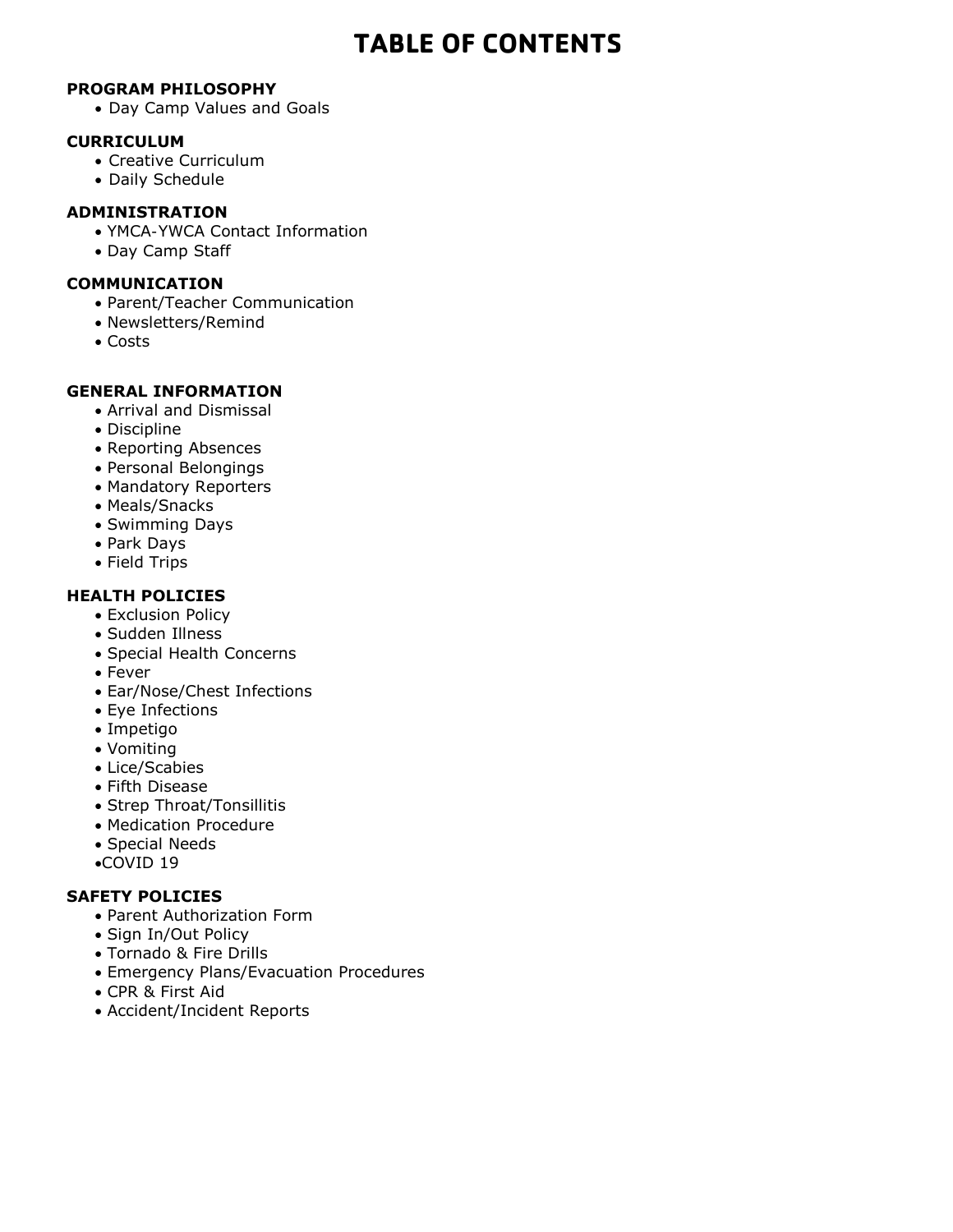# **SUMMER DAY CAMP VALUES AND GOALS**

Summer day camp acknowledges and respects the uniqueness of each child. The program engages children all summer long by creating weekly themes that allow for different activities, crafts and arts, and games to be explored. Each day is structured to have a balance of fun and learning. This year students will have the opportunity to learn about gardening, create different pieces of art, and engage in large group games.

Summer day camp will provide supervision and exploration to all students by:

- Maintaining a safe, supportive and stimulating environment.
- Facilitating learning through play, as well as whole group, small group and individualized instruction.
- Keep a sense of humor and create laughter.
- Build relationships with others including staff, students, volunteers, and parents.

Summer day camp will use weekly themes to revolve learning, activities, and field trips.

# **CURRICULUM**

Our weekly themes are a guide for students and counselors to learn new skills, content, and develop social competence. These themes are generally summer-like and are a great way to keep our students engaged during their summer. This year's tentative themes are:

- 1. Born to be Wild (Blank Park Zoo-Des Moines, IA)
- 2. Kindness Week (Ledges State Park, Boone, IA)
- 3. When I Grow Up (Hall of Pride-Des Moines, IA)
- 4. Bike Week (Bike/Ride bus to Grime's Farm, Marshalltown, IA)
- 5. Under the Sea (Marshalltown Aquatic Center, Marshalltown, IA)
- 6. Welcome to Hollywood (Gladbrook Theater, Gladbrook, IA)
- 7. OOEY GOOEY (Science Center of Iowa, Des Moines, IA)
- 8. Multicultural Week (Living History Farms-Des Moines, IA)
- 9. Disney Week (Ames Ice Arena, Ames, IA )
- 10. Play Ball! (Iowa Cubs Game, Des Moines, IA)
- 11. Garden Palooza ( Reiman Gardens, Ames, IA)

Throughout the summer we will facilitate activities that will include visiting the ISU extension office in Marshalltown to learn more about gardening, visits to the library to check out books aligned with our themes, learn about plays and general acting skills, have the hands on experience of learning bike safety skills, and fun-filled field trips.

# **ADMINISTRATION**

# **YMCA-YWCA Staff**

Carol Hibbs CEO carol.hibbs@ymca-ywca.org Daisy Lopez Day Camp/Fit Kid Coordinator daisy.lopez@ymca-ywca.org

Day Camp Counselors: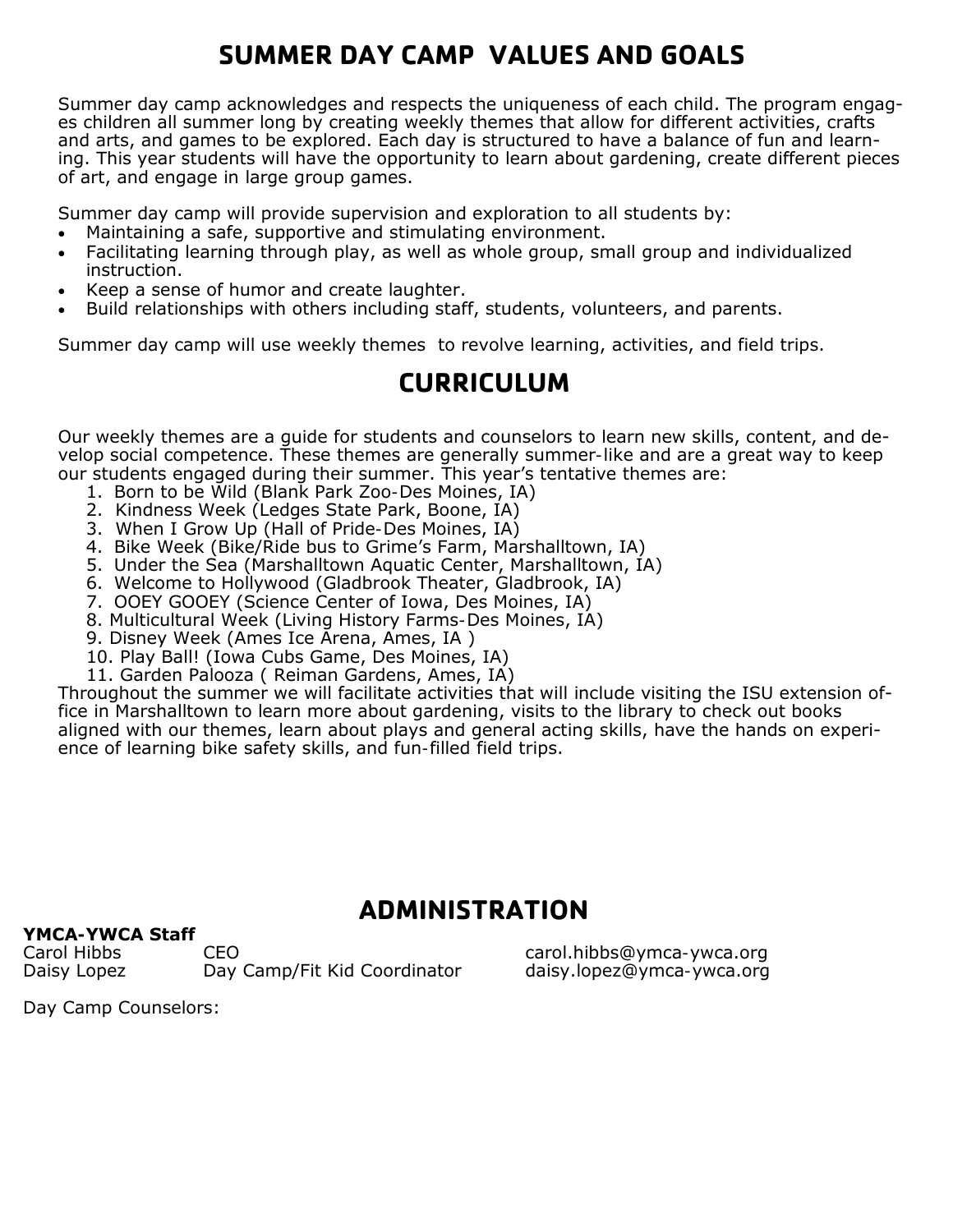| <b>Time</b>   | Monday                                     | <b>Tuesday</b>                              | Wednesday                                  | <b>Thursday</b>                                    | Friday                                      |
|---------------|--------------------------------------------|---------------------------------------------|--------------------------------------------|----------------------------------------------------|---------------------------------------------|
| $7:15 - 9:00$ | Sign In/Free<br>Time (Garden<br>Club)      | Sign In/Free<br>Time (Garden<br>Club)       | Sign In/Free<br>Time (Garden<br>Club)      | Sign In/Free<br>Time (Garden<br>Club)              | Sign In/Free<br>Time (Garden<br>Club)       |
|               | Opening Cere-<br>monies begin<br>at 9 a.m. | Opening Cere-<br>monies begin<br>at 9 a.m.  | Opening Cere-<br>monies begin<br>at 9 a.m. | <b>Boarding Bus</b><br>For Field Trip<br>at $8:30$ | Opening Cere-<br>monies begin<br>at 9 a.m.  |
| $9:00-9:15$   | A.M. Snack                                 | A.M. Snack                                  | A.M. Snack                                 | A.M. Snack                                         | A.M. Snack                                  |
| $9:15-11:00$  | Mega 10 Park                               | Camp Rota-<br>tions                         | <b>Anson Park</b>                          | <b>Field Trip</b>                                  | Camp Rota-<br>tions                         |
|               |                                            |                                             |                                            |                                                    |                                             |
| 11:00-11:30   | Mega 10 Park                               | Circle Games                                | <b>Anson Park</b>                          | <b>Field Trip</b>                                  | Circle Games                                |
| 11:30-12:20   | Lunch                                      | Lunch                                       | Lunch                                      | Lunch                                              | Lunch                                       |
| $12:20-1:10$  | <b>STEM Activity</b>                       | Camp Readers                                | Camp Readers                               | <b>Field Trip</b>                                  | <b>Camp Readers</b>                         |
| $1:10-1:55$   | Camp Rota-<br>tions                        | Swim Prep/<br><b>Team Game</b>              | ISU Garden/<br><b>Rotations</b>            | <b>Field Trip</b>                                  | Swim Prep/<br><b>Team Game</b>              |
| $1:55 - 2:45$ | Camp Rota-<br>tions                        | Swim Group 1                                | ISU Garden/<br><b>Rotations</b>            | <b>Field Trip</b>                                  | Swim Group 1                                |
| $2:45-3:30$   | Camp Rota-<br>tions                        | Swim Group 2                                | ISU Garden/<br><b>Rotations</b>            | <b>Field Trip</b>                                  | Swim Group 2                                |
| $3:30-4:00$   | <b>Quiet Time</b>                          | Camp Rota-<br>tions                         | Camp Rota-<br>tions                        | Returning<br>from Field<br>Trip                    | Quiet Time                                  |
| $4 - 5:30$    | Time/Closing                               | PM Snack/Free PM Snack/Free<br>Time/Closing | PM Snack/Free<br>Time/Closing              | time/Closing                                       | PM Snack/free PM Snack/Free<br>Time/Closing |
| 5:30          | Close                                      | Close                                       | Close                                      | Close                                              | Close                                       |

# **Summer Day Camp DAILY SCHEDULE**

# **COMMUNICATION**

# **Parent/Staff Communication**

Please share any concerns involving a child's daily routine or day camp experiences with staff as quickly as possible. Staff welcome conversation regarding your child and his/her experiences. It is sometimes difficult to discuss such information at arrival or dismissal. Please feel free to schedule time with staff at any time throughout the summer. Staff are available via email at daisy.lopez@ymca-ywca.org.

# **Newsletters and REMIND APP**

Weekly newsletters will be sent home with students along with upcoming events, field trips, highlights from previous weeks and Try it @ home ideas. Subscribe to the Remind app to get picture updates weekly by texting @camp50158 to 81010.

# **Costs:**

Costs are due at time of registration. A method of payment form is included in your enrollment packet. Payments can be made at the Y Service Desk, or at the Cultural Center. Parents wishing to discontinue enrollment must give a notice of one week in advance.

#### **\$35 Registration Fee per child**

**Members: \$28/daily, \$33/field trip day** 

**Program Participant: \$38/daily, \$43/field trip day**

**\*prices do not include souvenir money, please turn in any souvenir money upon arrival to be kept with attending counselors. Souvenir money is not required.**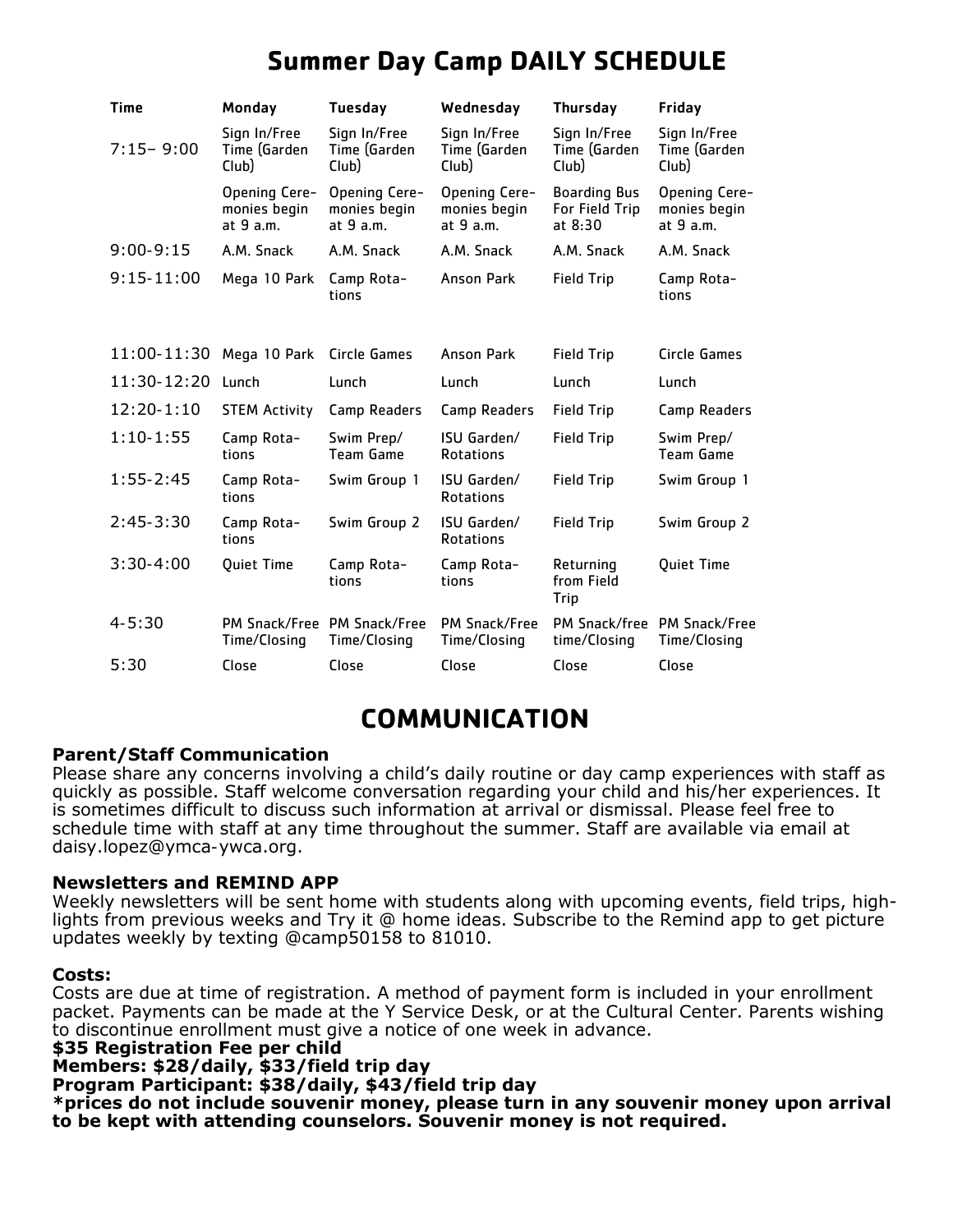# **GENERAL INFORMATION**

#### **Arrival & Dismissal**

Parents are required to sign their child in and out daily in the North parking lot outside of the Cultural Center. Children may arrive as early as 7:15 a.m. A quick health It is recommended that children arrive by 8:30 a.m. to allow for play before the group transitions to daily schedule at 8:30. Day Camp supervisors and counselors will take attendance through out the day.

Day Camp dismissal is between 4:30-5:30 p.m. though early pick-up can be arranged. Children will not be released to anyone that is not listed on the authorized pick-up form. Any requested change must be made in writing on the release form.

#### **Discipline**

The program believes that all children want and need guidance. Children learn that they are secure and safe when positive guidance is used. Individualized positive guidance combined with an environment that encourages self-discipline and adults who assist children in understanding and expressing their feelings in acceptable ways help children develop the skills they need to successfully interact with others. When a child's behavior may harm him/herself or another child, staff will remove the child from the situation. Staff believe that successful behavior plans are individualized to each student and require family involvement. We recognize the importance of helping children to develop self-discipline, independence and responsibility.

Consequences Flow Chart

- Redirection will be utilized for camper presenting unacceptable behavior.
- A quiet-time in minutes not to exceed the age of the child will be used to encourage contemplation regarding actions (example: 6 year old=6 minutes of quiet time)
- Camper will be asked to talk to the coordinator about behavior
- A behavior report will be filled out by counselor/coordinator to report to parents
- An action plan will be formulated by parents and coordinator and implemented
- If a child continues to be non-compliant to action plan, participation in activities associated with behaviors will be limited or eliminated (example: leaving assigned group during field trip A=not going on field trip B)
- Severe behaviors (i.e. those that result in imminent danger to self or others) may result in immediate termination from the program. This will be at the discretion of Summer Camp administration.

The Summer Camp will make efforts to provide appropriate care for all eligible participants. There may be instances in which a child's physical, emotional, or behavioral needs require a greater level of care than what staff are trained to manage. If Summer Camp administration determine a child's needs are in excess of what staff can effectively manage, the child will not be allowed to continue in the program.

#### **Reporting absences**

If your child is unable to attend day camp, please notify day camp coordinator by calling the Y at (641) 752-8658, ext. 300 or via email daisy.lopez@ymca-ywca.org. Please call by 8:30 a.m. in order for day camp coordinator to call in a correct lunch count.

#### **Personal belongings**

Please label your child's belongings. Please do not allow your child to bring toys from home without permission from the staff. This will eliminate misplaced, broken and lost toys. The camp has a zero screen time policy. **Please leave cell phones, tablets, and electronics at home.** 

#### **Mandatory Reporters**

The Department of Human Services requires summer day camp staff to report any suspected cases of sexual or physical abuse or neglect, as outlined in the Iowa Code.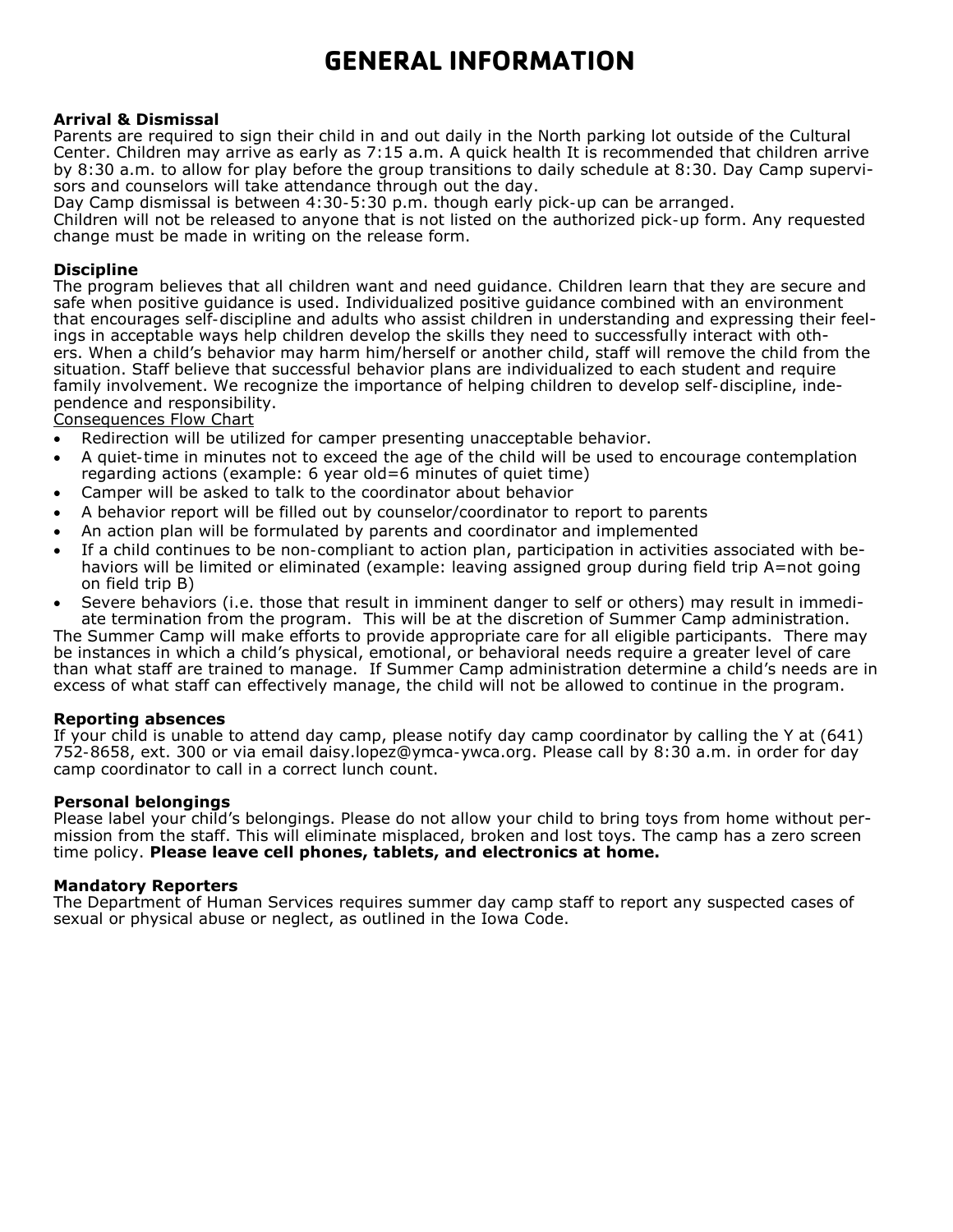# **Meals/snacks**

Summer day camp will participate in the summer community meal program which provides a lunch for students at no charge. At 9 a.m. a healthy snack will be provided, but is not breakfast. Campers should enjoy a healthy breakfast at home. At 4 p.m. another healthy snack will be provided. The Summer Day Camp program follows the Healthy Eating and Physical Activity guidelines provided by the Y of the USA prohibiting fried foods, high-sugar drinks (soda, sports drinks), and candy. Parents are encouraged to pack healthy, peanut-free snacks and lunches. Water is the drink of choice at Summer Camp and labeled water bottles are encouraged!

# **Swimming Days**

Day Camp will swim twice a week Tuesdays and Fridays, students will walk to the Horne-Henry Center for swimming indoors. Please pack a swim suit and towel for your child on swimming days. Attendance is taken:

- Before leaving the Cultural Center
- Arriving at the Horne-Henry Center
- After swimming, before leaving the Horne-Henry Center
- Arriving at the Cultural Center

# **Park Days**

Fresh air and outdoors exposure are vital to children's development. Summer Camp will walk to Mega 10 Park on Mondays and Anson Park on Wednesdays, weather permitting. Please encourage children to have proper gear, such as **closed toes shoes**, no loose clothing or jewelry. Camp will provide sun screen for all students, unless otherwise requested. Attendance is taken:

Before leaving the Cultural Center

- Arriving at the park
- Before leaving the park
- Arriving back at the Cultural Center

# **Field trips**

Field trips are planned throughout the summer. There is a weekly trip on Thursdays, unless noted differently. The following safety procedures are followed for all field trips. Attendance is taken:

- Before leaving the Cultural Center
- Before leaving the Cultural Center on the bus
- Arriving at the Field Trip destination after departing the bus
- Before leaving the Field Trip destination and boarding the bus
- Before entering the Cultural Center on the bus.

Students will be in teams/groups guided by at least 2 counselors. ALL counselors are responsible to keep head count and attendance for their team throughout the field trip. Director and/or Coordinator will take roll call before and after getting on/off bus as well as before leaving and at arrival to destination.

Campers should always have proper footwear (**NO Flip Flops**), and their day camp shirt for all field trips. Shirts are provided to campers when they attend the first field trip. Souvenir money for field trips should be turned into Y staff and is not required. Campers without money will not be allowed in the gift shops. Busses leave promptly at 8:30 a.m. for most field trips and will not wait for absent campers. Busses will return to the Cultural Center by 4 p.m. unless otherwise noted.

# **Personal Belongings**

Children will not be allowed to play with any toys from home. The Y is not responsible for any personal belongings.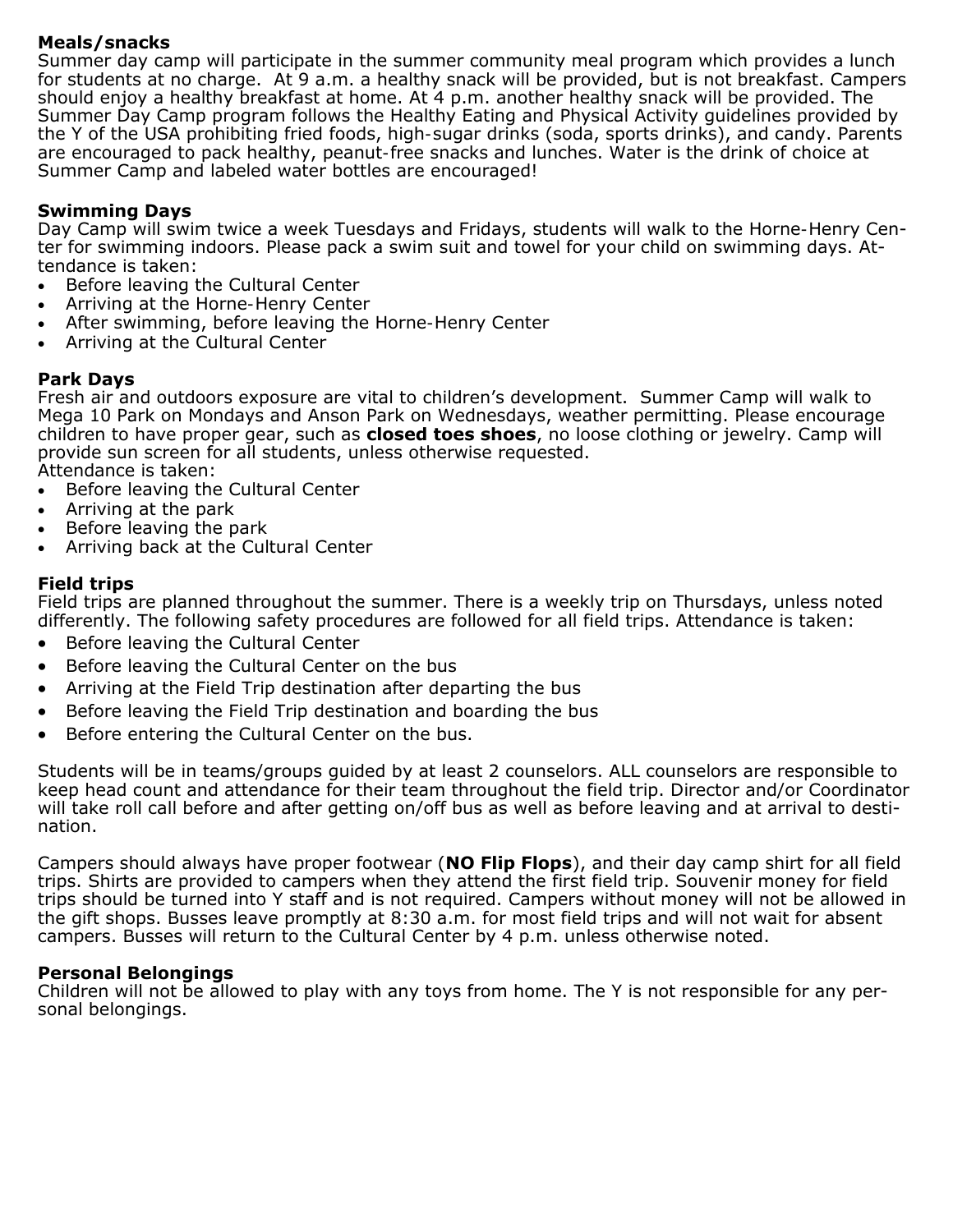# **Special Needs**

Children with special needs are welcome to summer day camp. All needs will be reasonably accommodated. If a child is on a care plan, we consider ourselves as part of your child's care team. Please share any care plans with our staff. Please discuss any procedures that need to be followed in the event of an emergency.

# **SAFETY POLICIES**

These guidelines have been set for your child's safety to help ensure a safe environment:

- No child will be left unattended.
- An Authorization Form (for pick up) must be completed (enrollment packet). Parents must list persons authorized to pick up children. The list will be kept in a designated area for staff to use when children are being picked up.
- Parents must sign children in and out when arriving and departing.
- Summer day camp has written emergency plans for fire, tornado, flood, violent intruders, lost or abducted children, power failures.
- Emergency evacuation plans are posted by all exits.
- All staff members are certified by CPR and First Aid.
- First Aid kits are available within the summer day camp, at the Y Service Desk, on the playground and on all field trips.
- Emergency phone numbers are taken on field trips and at any time the children leave the classroom.
- The staff will complete an Accident Report or written notification to parents of minor injuries that occur. Serious injuries will be reported immediately to parents. If needed, emergency services will be called.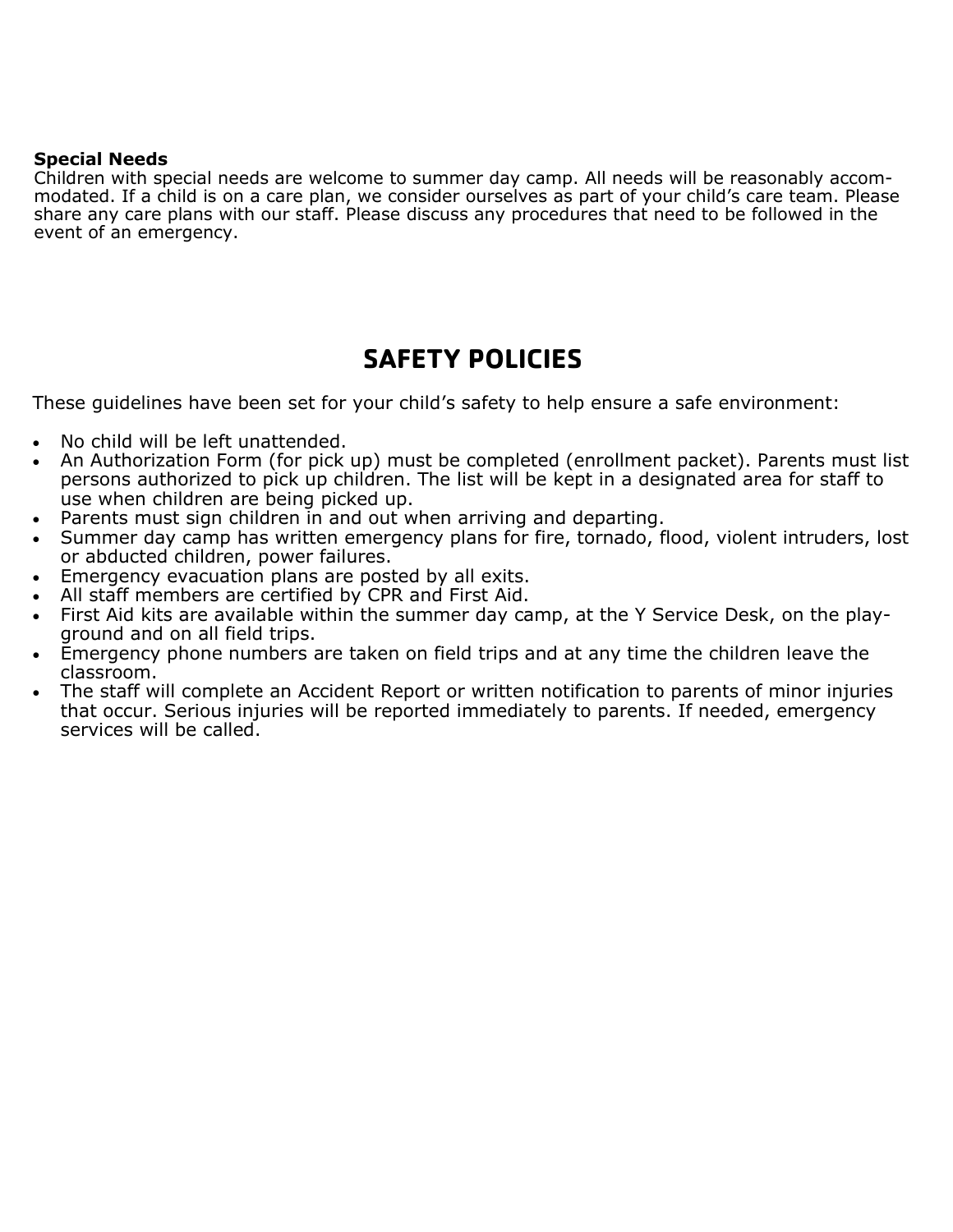# **HEALTH POLICIES**

In order to protect your child and other children, we have established guidelines for illness procedures. If staff determine a child is sick or contagious, the child will not be able to attend summer day camp. When you are notified your child is ill, we expect for your child to be picked up within 45 minutes.

# **Exclusion policy**

If your child will not be attending summer day camp when they are scheduled for any reason, we ask that you inform staff immediately. If your child has an illness listed below, we ask that they do not attend summer day camp. Children who exhibit the following symptoms will be sent home if they become ill during the day. Your child will be excluded if they are not able to fully participate in activities or require greater individual care than staff can provide.

# **Sudden Illness**

Some signs or symptoms of illness may indicate a serious illness and should be evaluated by a medical professional:

- Lethargy that is more than expected; tiredness
- Uncontrollable coughing
- Unexplained irritability or persistent crying
- Difficult breathing
- Wheezing
- Other unusual signs for child

# **Special Health Concerns**

• Allergies

Please make staff aware of any allergies to medications or food that your child has. We must post your child's allergies to alert all staff, other parents and volunteers.

• EpiPen

 Notify staff immediately if your child uses an EpiPen. We require that you supply an EpiPen to be left at summer day camp. Medication Authorization form must be completed with written instructions from the pharmacy or doctor.

# **Fever Criteria**

If your child has a fever (viral or communicable cause), you will be called to come and pick up your child. Before your child can return to summer day camp, they must be fever free for 24 hours.

**\*If your child is sent home from summer day camp, they may not return the following day.** 

# **Ear, Nose, Chest Infections**

If your child has symptoms such as cough, runny nose, watery eyes, sore throat, tiredness, associated with the common cold they may remain at summer day camp, unless there is a fever present or your child cannot participate in normal activity.

# **Eye Infections**

Conjunctivitis or Pink Eye is a viral or bacterial infection. Eyes are pink with creamy or yellow discharge and the eyelids may be mattered after sleep. Eyelids and around the eyes may be red and swollen, pain may also occur. Children should be taken to the doctor to confirm the diagnosis. Children may return after symptoms are gone.